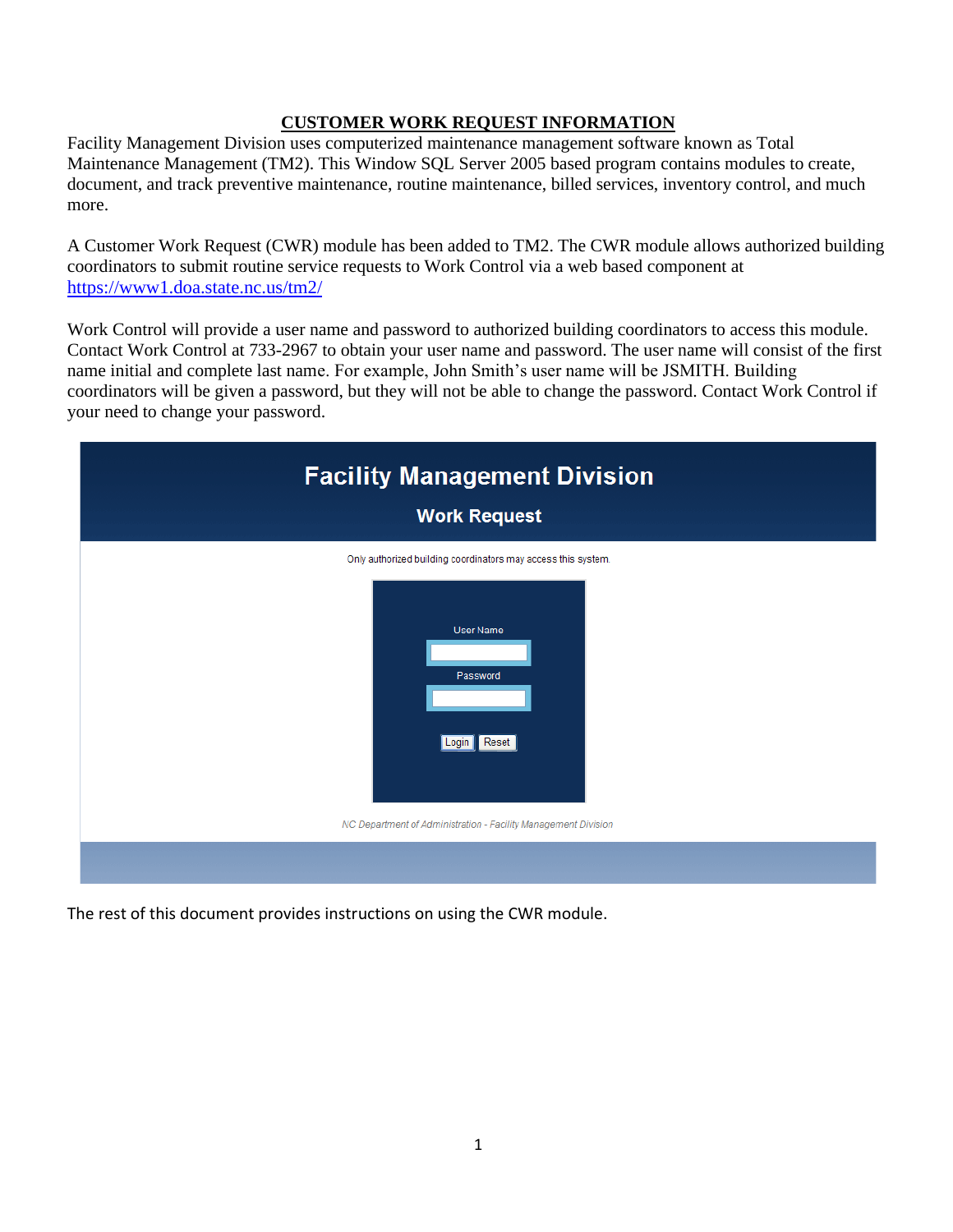## CREATING A CUSTOMER WORK REQUEST

1. Enter your username and password as shown below click on the Login button:



2. If this is the first time using the CWR or if you do not have any open work requests, the following screen will be displayed:



Click on the **Add New** to create a new request and the following screen will open: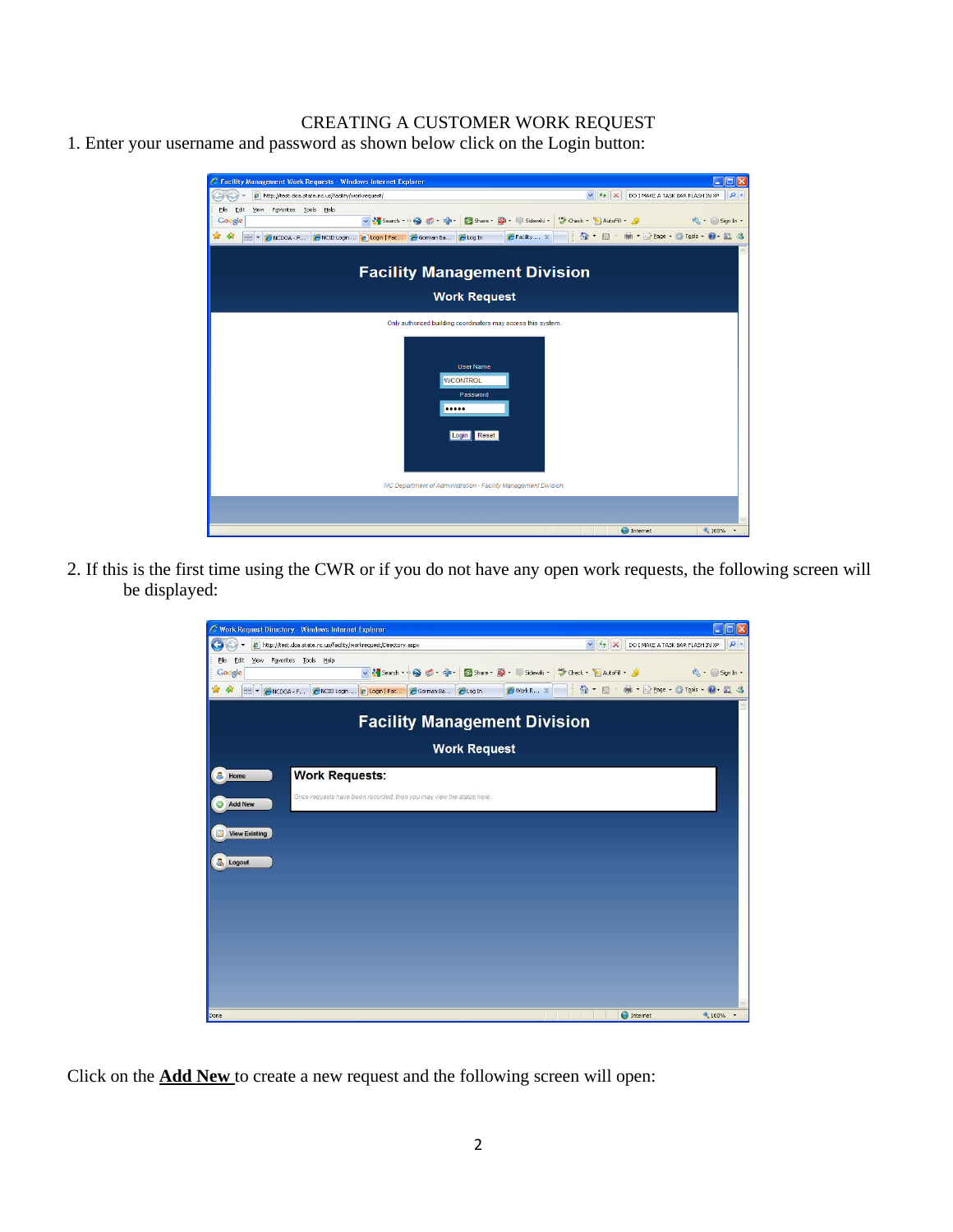| C Customer Work Request Wizard - Windows Internet Explorer |                                                                | l⊟lix                                                                                                                            |
|------------------------------------------------------------|----------------------------------------------------------------|----------------------------------------------------------------------------------------------------------------------------------|
|                                                            | e http://test.doa.state.nc.us/facility/workrequest/submit.aspx | $\rho$ .<br>$\vee$ $\rightarrow$ $\times$<br>DO I MAKE A TASK BAR FLASH IN XP                                                    |
| File<br>Edit                                               | View Favorites Tools Help                                      |                                                                                                                                  |
| Google                                                     |                                                                | v 3 Search → ● ● → → つ Share → 图 → 『Sidewiki → 等 Check → 旨 AutoFil → 』       《 → ○ Sign In →                                     |
| ☆ ☆                                                        |                                                                | <b>C</b> Custom x     ● B · B · B · B · B Page · © Tools · © 以 3<br>88 - ANCDOA - F ANCID Login  2 Login   Fac Corman Ba CLog In |
|                                                            |                                                                | <b>Facility Management Division</b><br>$\overline{\phantom{a}}$                                                                  |
|                                                            |                                                                | <b>Work Request</b>                                                                                                              |
| A<br>Home                                                  |                                                                | <b>Add New Work Request:</b>                                                                                                     |
| <b>Add New</b>                                             |                                                                | Enter your details below. Your request will not be created until you click the "Create Request" button below. * Required Fields  |
|                                                            | Your Name:                                                     | <b>WORK CONTROL</b>                                                                                                              |
| <b>View Existing</b>                                       | Phone:                                                         | 733-2967                                                                                                                         |
|                                                            | Email:                                                         | work.control@doa.nc.gov                                                                                                          |
| A.<br>Logout                                               |                                                                |                                                                                                                                  |
|                                                            | Description: *                                                 |                                                                                                                                  |
|                                                            | <b>Site Code:</b>                                              | DOWNTOWN RALEIGH STATE GOVERNMENT COMPLEX V                                                                                      |
|                                                            | <b>Building Name:</b>                                          | <b>FACILITY MANAGEMENT BUILDING</b><br>$\checkmark$                                                                              |
|                                                            | Room: *                                                        |                                                                                                                                  |
|                                                            | Floor: *                                                       |                                                                                                                                  |
|                                                            | <b>Additional Location</b><br>Information:                     |                                                                                                                                  |
|                                                            |                                                                | <b>O</b> Internet<br>电100% *                                                                                                     |

- 3. The data fields for **Your Name, Phone, Email, Site Code, and Building Name** will already be filled for you. You can change the site location and building name. There are 3 required fields indicated by the asterisk (\*).
- 4. Enter the work request in the **Description** data field.
	- a. Provide brief but detailed information in the description box. Include a specific location where the problem exists, e.g. north, south, east, or west side of the building, etc.
	- b. Do not report two different, unrelated problems on one CWR. For example, an HVAC problem and an electrical problem will require two separate customer work requests.
	- c. Continue to call Work Control to report **emergency** CWR so they can be handled expediently.
	- d. Do not create a work request to check on the status of a CWR. Call or email Work Control to obtain status updates.
	- e. Do not include complaint information. Complaints should be reported by calling or emailing Work Control.
- 5. Enter the room number where the work is needed in the **Room** data field.
- 6. Enter the floor number where the work is needed in the **Floor** data field.
- 7. Use the **Additional Location Information** data field if needed to provide additional information where the work is needed.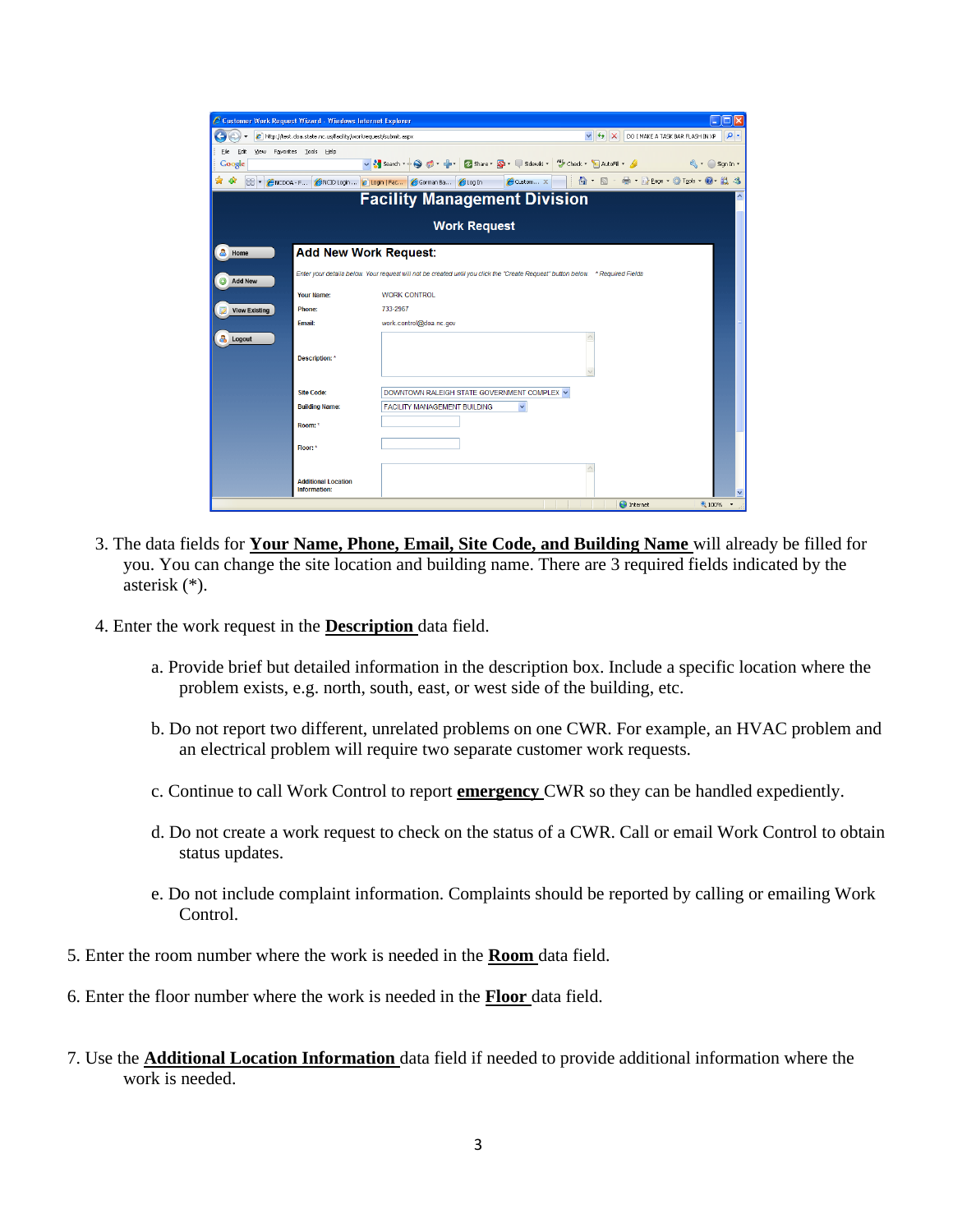|                      | C Customer Work Request Wizard - Windows Internet Explorer     |                                                                                                                                |
|----------------------|----------------------------------------------------------------|--------------------------------------------------------------------------------------------------------------------------------|
|                      | e http://test.doa.state.nc.us/facility/workrequest/submit.aspx | $\rho$ .<br>$4 \times$<br>$\checkmark$<br>DO I MAKE A TASK BAR FLASH IN XP                                                     |
| View<br>Edit<br>File | Favorites Tools Help                                           |                                                                                                                                |
| Google               |                                                                | v & Search * + O do * + + D Share * Q * U Sidewiki *<br>Theck * E AutoFill *<br>$\mathbb{R}$ $\cdot$ Sign In $\cdot$           |
| 53<br>48             | NCDOA - F CNCID Login  2 Login   Fac C Gorman Ba               | ■ · ☆ Page · ◎ Tools · ◎ 议 る<br>Custom X<br><b><i><u>elog</u>In</i></b>                                                        |
|                      |                                                                | <b>Work Request</b>                                                                                                            |
| А<br>Home            | <b>Add New Work Request:</b>                                   |                                                                                                                                |
| <b>Add New</b>       |                                                                | Enter your details below. Your request will not be created until you click the "Create Request" button below. *Required Fields |
|                      | Your Name:                                                     | WORK CONTROL                                                                                                                   |
| <b>View Existing</b> | <b>Phone:</b>                                                  | 733-2967                                                                                                                       |
|                      | Email:                                                         | work.control@doa.nc.gov                                                                                                        |
| a.<br>Logout         |                                                                | REPLACE BALLAST IN LIGHT FIXTURE.                                                                                              |
|                      | Description: *                                                 |                                                                                                                                |
|                      | <b>Site Code:</b>                                              | DOWNTOWN RALEIGH STATE GOVERNMENT COMPLEX V                                                                                    |
|                      | <b>Building Name:</b>                                          | <b>FACILITY MANAGEMENT BUILDING</b><br>$\checkmark$                                                                            |
|                      | Room: *                                                        | G005                                                                                                                           |
|                      | Floor: *                                                       | и                                                                                                                              |
|                      | <b>Additional Location</b><br><b>Information:</b>              | 3RD LIGHT FIXTURE FROM LEFT.                                                                                                   |
|                      |                                                                | Please call Work Control at 919-733-2967 if you need to update your contact details in the system.                             |
|                      |                                                                | <b>O</b> Internet<br><b>4 100%</b>                                                                                             |

8. Click on the Create Request button and the following window will open:



9. Click on the **View New Work Request** button to open the following window. Add a comment to your request if needed by clicking on the **Add Comment** button.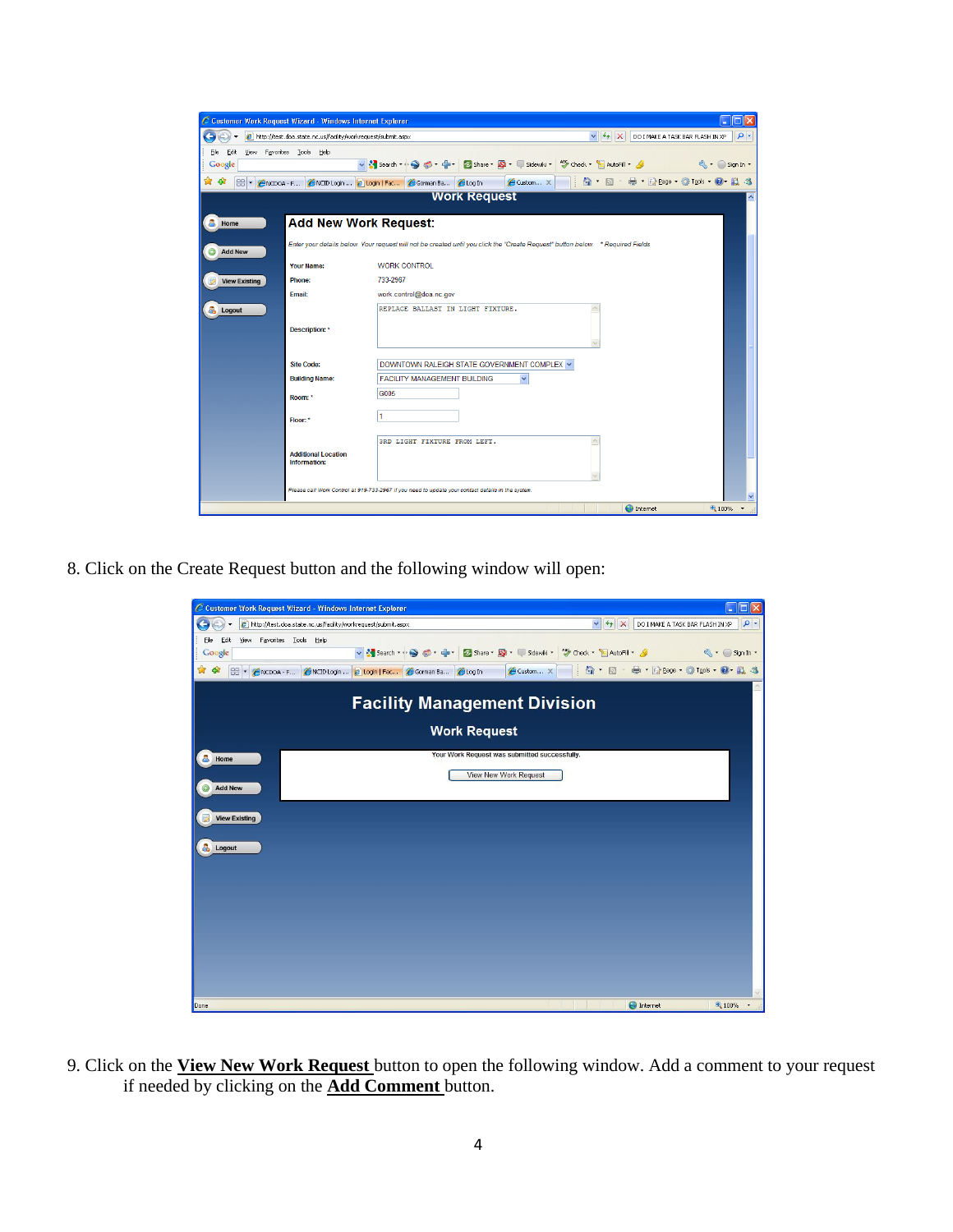| Work Request Detail - Windows Internet Explorer                      |                                                                |                                                |                                                                |                                                                            |
|----------------------------------------------------------------------|----------------------------------------------------------------|------------------------------------------------|----------------------------------------------------------------|----------------------------------------------------------------------------|
| ÷                                                                    | e http://test.doa.state.nc.us/facility/workrequest/detail.aspx |                                                | $\checkmark$                                                   | $\left  \cdot \right $ $\times$<br>- م<br>DO I MAKE A TASK BAR FLASH IN XP |
| Edit<br><b>View</b><br>F <u>a</u> vorites <u>T</u> ools Help<br>File |                                                                |                                                |                                                                |                                                                            |
| Google                                                               |                                                                |                                                |                                                                | $\left\langle \cdot\right\rangle$ Sign In $\cdot$                          |
| ☆<br>-97<br>88<br>NCDOA F<br>$\overline{\phantom{a}}$                |                                                                | NCID Login  2 Login   Fac 2 Gorman Ba 2 Log In | $\circledcirc$ $\cdot$ $\circledcirc$ $\circ$<br>Ħ<br>Work R X | ■ ・ ※ Page ・ ◎ Tools ・ ◎ ・ 説 る                                             |
|                                                                      |                                                                | <b>Facility Management Division</b>            |                                                                |                                                                            |
|                                                                      |                                                                | <b>Work Request</b>                            |                                                                |                                                                            |
| 8<br>Home                                                            |                                                                |                                                |                                                                |                                                                            |
|                                                                      | <b>WR Number:</b>                                              | 1003                                           | Date:                                                          | 7/21/2010 10:14:37 AM                                                      |
|                                                                      |                                                                |                                                |                                                                |                                                                            |
| $\bullet$<br><b>Add New</b>                                          | <b>Submitter Name:</b>                                         | <b>WORK CONTROL</b>                            |                                                                |                                                                            |
|                                                                      | <b>Submitter Phone:</b>                                        | 733-2967                                       |                                                                |                                                                            |
| <b>View Existing</b>                                                 | <b>Submitter Email:</b>                                        | work.control@doa.nc.gov                        |                                                                |                                                                            |
| å.<br>Logout                                                         | <b>Description/Instructions:</b>                               | REPLACE BALLAST IN LIGHT FIXTURE.              |                                                                |                                                                            |
|                                                                      | <b>Work Document:</b>                                          |                                                | <b>Status Code:</b>                                            |                                                                            |
|                                                                      | <b>Document Number:</b>                                        |                                                | <b>Estimated Finish:</b>                                       |                                                                            |
|                                                                      | <b>Document Date:</b>                                          |                                                | <b>Estimated Start:</b>                                        |                                                                            |
| <b>Work Type:</b>                                                    |                                                                |                                                |                                                                |                                                                            |
|                                                                      |                                                                |                                                |                                                                |                                                                            |
| <b>Site Code:</b>                                                    |                                                                | <b>Building Code:</b>                          | Floor:                                                         | Room:                                                                      |
| <b>RAL</b>                                                           |                                                                | <b>RCC152</b>                                  | 1                                                              | G005                                                                       |
|                                                                      |                                                                |                                                |                                                                |                                                                            |
| Location:                                                            |                                                                | 3RD LIGHT FIXTURE FROM LEFT.                   |                                                                |                                                                            |
|                                                                      |                                                                |                                                |                                                                |                                                                            |
|                                                                      | <b>Add Comment</b>                                             |                                                |                                                                |                                                                            |
|                                                                      |                                                                |                                                |                                                                |                                                                            |
| Done                                                                 |                                                                |                                                |                                                                | <b>O</b> Internet<br>● 100%                                                |

10. Work Control will be electronically notified of your request. After review for completeness, Work Control will use the TM2 program to create a service order for your request. When the service order is created, an email will be sent to you with the following information:

#### Hello **Your Name**,

This is an automated notification that SERVICE ORDER # **20XXXXXXX** has been created for the work request # **1003** that you submitted.

Thank you, Work Control Facility Management Division

11. Once a request has been submitted, click on the **View Existing** to review all work requests that you have submitted as shown below. Work requests will be displayed with the latest at the top of the Work Request screen. Only work requests submitted by you will be displayed.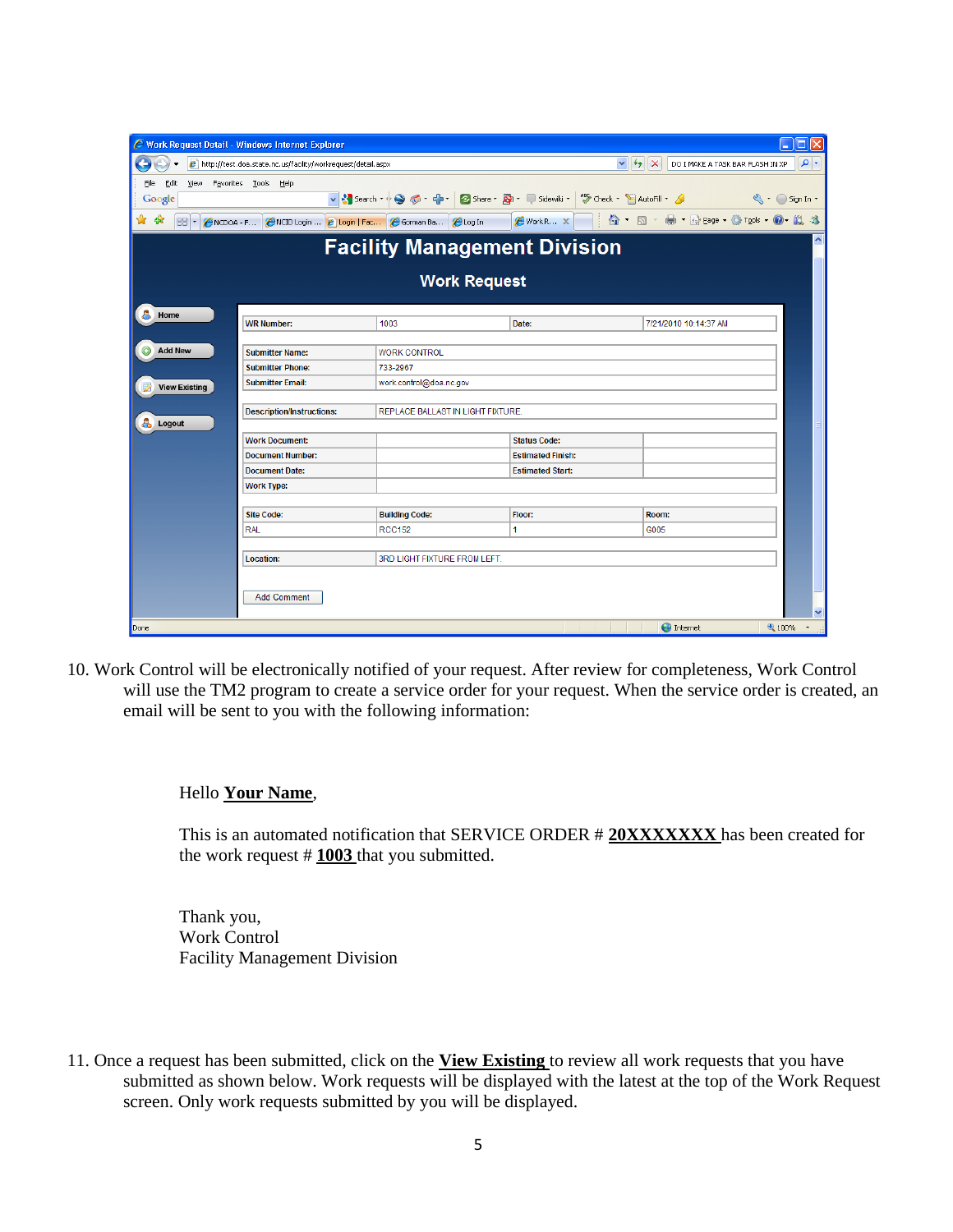| C Work Request Directory - Windows Internet Explorer |                       |                                                                   |                                                                     |                                                     |                       |                   |                                  | l⊓llx        |
|------------------------------------------------------|-----------------------|-------------------------------------------------------------------|---------------------------------------------------------------------|-----------------------------------------------------|-----------------------|-------------------|----------------------------------|--------------|
|                                                      |                       | e http://test.doa.state.nc.us/facility/workrequest/directory.aspx |                                                                     |                                                     | $ v $ $ v $ $ x $     |                   | DO I MAKE A TASK BAR FLASH IN XP | ۰ م          |
| File<br>Edit<br>View                                 | Favorites Tools Help  |                                                                   |                                                                     |                                                     |                       |                   |                                  |              |
| Google                                               |                       |                                                                   |                                                                     |                                                     |                       |                   |                                  |              |
| 47                                                   |                       |                                                                   | ANCDOA - F ANCID Login  2 Login   Fac A Gorman Ba 2 Log In          | A Work R x     ☆ F N F Her R Page + ☆ Tools + ● L 3 |                       |                   |                                  |              |
|                                                      |                       |                                                                   | <b>Work Request</b>                                                 |                                                     |                       |                   |                                  |              |
| д<br>Home                                            | <b>Work Requests:</b> |                                                                   |                                                                     |                                                     |                       |                   |                                  |              |
| <b>Add New</b>                                       | <b>Number</b>         | <b>Requested By</b>                                               |                                                                     | PhoneNumber                                         | <b>Date</b>           |                   |                                  |              |
|                                                      | 1003                  | <b>WORK CONTROL</b>                                               |                                                                     | 733-2967                                            | 7/21/2010 10:14:37 AM |                   |                                  |              |
| <b>View Existing</b>                                 | <b>Tracking</b>       | <b>Status</b>                                                     | <b>Site</b>                                                         | <b>Building</b>                                     | <b>Floor</b>          | Wing              | <b>Room</b>                      |              |
|                                                      |                       | <b>ACTIVE</b>                                                     | RAI                                                                 | <b>RCC152</b>                                       | 1                     |                   | G005                             |              |
|                                                      | <b>Description</b>    |                                                                   | REPLACE BALLAST IN LIGHT FIXTURE                                    |                                                     |                       |                   |                                  |              |
| a.<br>Logout                                         |                       |                                                                   |                                                                     |                                                     |                       |                   |                                  |              |
|                                                      | <b>Number</b>         | <b>Requested By</b>                                               |                                                                     | <b>PhoneNumber</b>                                  | <b>Date</b>           |                   |                                  |              |
|                                                      | 1002                  | <b>WORK CONTROL</b>                                               |                                                                     | 733-2967                                            | 7/20/2010 1:09:14 PM  |                   |                                  |              |
|                                                      | <b>Tracking</b>       | <b>Status</b>                                                     | <b>Site</b>                                                         | <b>Building</b>                                     | <b>Floor</b>          | Wing              | Room                             |              |
|                                                      |                       |                                                                   | <b>RAL</b>                                                          | <b>RCC152</b>                                       | <b>GROUND</b>         |                   | <b>WC</b>                        |              |
|                                                      | <b>Description</b>    | <b>TEST TEST TEST</b>                                             |                                                                     |                                                     |                       |                   |                                  |              |
|                                                      |                       |                                                                   |                                                                     |                                                     |                       |                   |                                  |              |
|                                                      | <b>Number</b>         | <b>Requested By</b>                                               |                                                                     | <b>PhoneNumber</b>                                  | Date                  |                   |                                  |              |
|                                                      | 1001                  | <b>WORK CONTROL</b>                                               |                                                                     | 733-2967                                            | 7/19/2010 4:34:20 PM  |                   |                                  |              |
|                                                      | <b>Tracking</b>       | <b>Status</b>                                                     | <b>Site</b>                                                         | <b>Building</b>                                     | <b>Floor</b>          | Wina              | Room                             |              |
|                                                      |                       | Closed                                                            | <b>RAL</b>                                                          | <b>RCC152</b>                                       | 1                     |                   | G067                             |              |
|                                                      | <b>Description</b>    |                                                                   | <b>TESTING CUSTOMER WORK REQUEST.</b>                               |                                                     |                       |                   |                                  |              |
|                                                      |                       |                                                                   | Once requests have been recorded, then you may view the status here |                                                     |                       |                   |                                  |              |
|                                                      |                       |                                                                   |                                                                     |                                                     |                       | <b>O</b> Internet |                                  | $\checkmark$ |
|                                                      |                       |                                                                   |                                                                     |                                                     |                       |                   |                                  | € 100%       |

12. Under the Number field, click on the desired button to view your request as shown below. This screen will display the service order number that you received in the email.

| e http://test.doa.state.nc.us/facility/workrequest/detail.aspx |                                                |                          | $\vee$ $\left  \leftarrow \right $ $\times$<br>DO I MAKE A TASK BAR FLASH IN XP |
|----------------------------------------------------------------|------------------------------------------------|--------------------------|---------------------------------------------------------------------------------|
|                                                                |                                                |                          |                                                                                 |
| View Favorites Tools<br>Help                                   |                                                |                          |                                                                                 |
|                                                                |                                                |                          |                                                                                 |
| NCDOA - F                                                      | NCID Login  2 Login   Fac C Gorman Ba C Log In | Work R X                 | <b>A b</b> · 日 · 日 · 日 · 2008 · ① Tools · ② Tools · ② 10                        |
|                                                                | <b>Facility Management Division</b>            |                          |                                                                                 |
|                                                                | <b>Work Request</b>                            |                          |                                                                                 |
|                                                                |                                                |                          |                                                                                 |
| <b>WR Number:</b>                                              | 1003                                           | Date:                    | 7/21/2010 10:14:37 AM                                                           |
| <b>Submitter Name:</b>                                         | <b>WORK CONTROL</b>                            |                          |                                                                                 |
| <b>Submitter Phone:</b>                                        | 733-2967                                       |                          |                                                                                 |
| <b>Submitter Email:</b>                                        | sid.chambers@doa.nc.gov                        |                          |                                                                                 |
|                                                                |                                                |                          |                                                                                 |
| <b>Description/Instructions:</b>                               | REPLACE BALLAST IN LIGHT FIXTURE.              |                          |                                                                                 |
|                                                                |                                                |                          |                                                                                 |
| <b>Work Document:</b>                                          | <b>Service Order</b>                           | <b>Status Code:</b>      | <b>ACTIVE</b>                                                                   |
| <b>Document Number:</b>                                        | 201100587                                      | <b>Estimated Finish:</b> |                                                                                 |
| <b>Document Date:</b>                                          | 7/21/2010 10:22:11 AM                          | <b>Estimated Start:</b>  |                                                                                 |
| <b>Work Type:</b>                                              |                                                |                          |                                                                                 |
|                                                                |                                                |                          |                                                                                 |
| Site Code:                                                     | <b>Building Code:</b>                          | Floor:                   | Room:                                                                           |
| <b>RAL</b>                                                     | <b>RCC152</b>                                  | 1                        | G005                                                                            |
|                                                                |                                                |                          |                                                                                 |
| Location:                                                      | 3RD LIGHT FIXTURE FROM LEFT.                   |                          |                                                                                 |
|                                                                |                                                |                          |                                                                                 |
|                                                                |                                                |                          |                                                                                 |
| <b>Add Comment</b>                                             |                                                |                          |                                                                                 |

13. When the service order is completed by the shop, materials (if any) are issued, man hours are recorded, and the corrective action are recorded. When the service order is closed, TM2 will send an automated email message to the building coordinator as shown below: